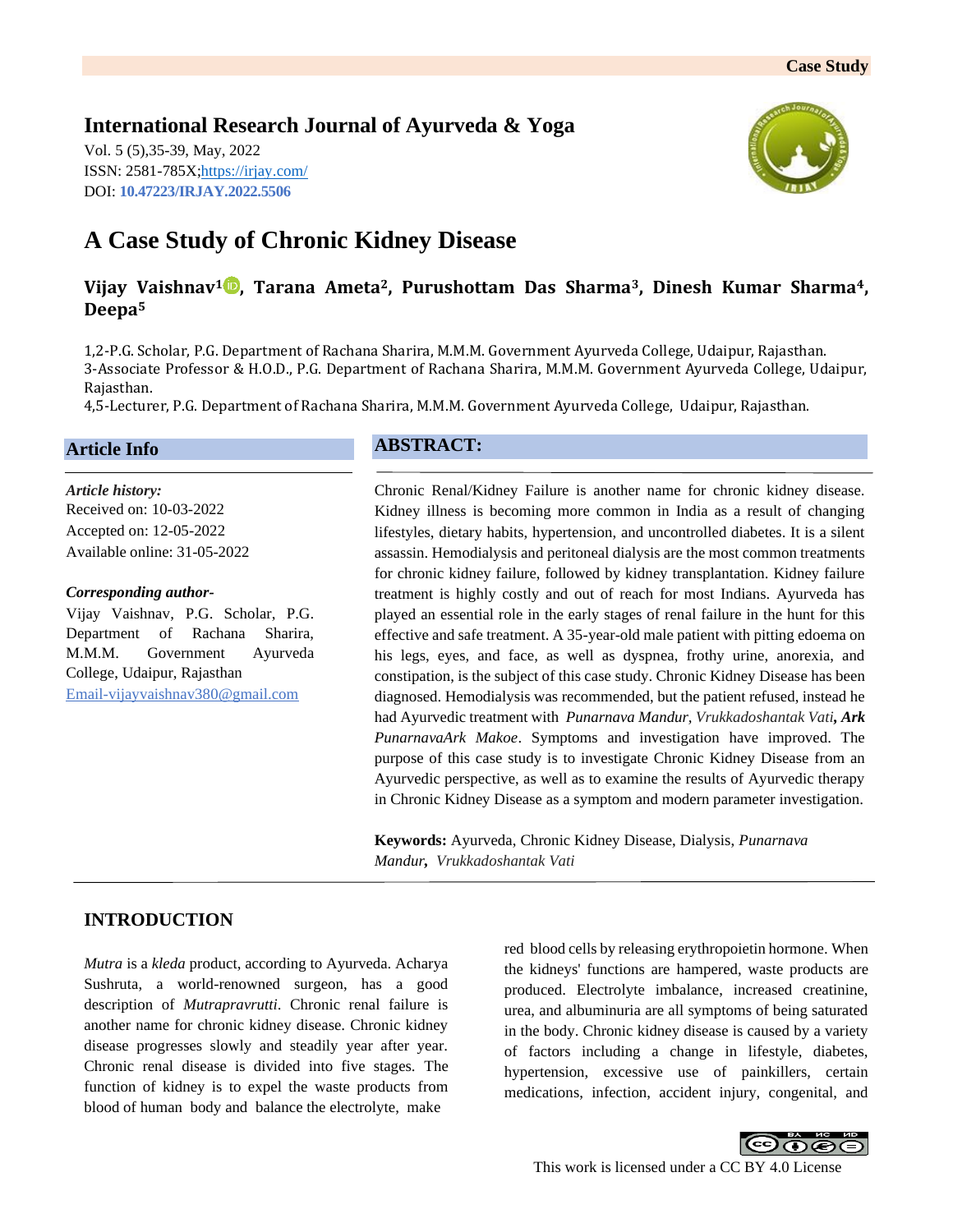inherited. Chronic kidney disease, according to Ayurveda, is similar to *Mutraghat/Aama* in *Mutra vaha Strotas*. The function of the kidney is hampered by ama in *the mutravaha strotas*. Excess toxins build up in the body as a result of this. It mostly involves the doshas *Vata and Kapha. Katu, Tikt Rasatmak, Agnidipan, Pachan, and Rasayan* are the therapy plans (Rejuvenate). Ayurvedic medication should be planned according to the patient's situation.

### **CASE STUDY**

A 35 year old Male Patient came in OPD with the symptoms of

-Pitting edema on leg, face, eye's

-Breathlessness

-Frothy Urine

-Anorexia

-Constipation

#### **History of Present Illness**

Patient was apparently alright 4 year before. He had history of osteoathrities. For that he has taking pain killer medicine since 2 year. Gradually he experience pitting edema on face, leg and frothy urine

#### **Past History**

HTN-Known Case DM-Non Diabetic CVE-No History Stroke in Past IHD-No History of IHD TB-No History of TB BA-No History of Bronchial Asthma **Personal History**  Marital status-Married Smoker-No History Tobacco-No History

Alcohol-No History **Family History**  Father-HTN

Mother-NAD

#### **O/E (On Examination)**

GC -Fair Pulse-90/min Bp-150/90 mm/Hg Spo2-95 RR-20 Pallor- ++ Icterus-Absent *Asthvidh Pariksha Nadi-Vata-Kaf*

*Mala-Malavstambh Mutra-Frothy Jiva-Sam Shabd-Prakrut Sparsh-Ushna Druka-Pallor(++) Aakruti-Madhyam*

#### **S/E (Systemic Examination)**

RS-AE=BS CVS-S1S2 NORMAL CNS-Conscious Oriented GIT-Liver, Spleen, kidney Not Palpable After Examination Patient was sended for USG, KFT, and CBC Investigation: Blood Urea-72.90 MG/DL, Serum Creatinine-3.70 MG/DL, sodium-134mEq/L, Potassium-4.30mEq/L; Hb-14.2 gm%; Phosphorus 3.67mg/dl; Ionized Calcium 4.61 mg/dl; USG- Bilateral kidney shows increased echogenicity with poor cortico-medullary

#### **MATERIAL AND METHODS**

Presenting Complaints of Patient Treatment Plan as shown in Table 1

differentiation S/O Grade 11 R.M.D, Relatively small size

#### **RESULT (Table 2)**

right kidney.

**Investigation Wise Results (Table 3)**

### **DISCUSSION**

According to Ayurveda *Vasti (Vrukka)* come under *Trimarma* (Three fold of Life). *Dosha (Vata and Kapha)* circulates in body, where is *kha-Vaigunya* (empty channel) present (in Kidney) *Vyadhi* (Kidney Disease) Developed. The Sang (obstruction) type *Vikruti* present in Chronic Kidney Diseases. The Nomenclature of Chronic Kidney Disease is not available in Ayurveda, but According to Charak Acharya the nomenclature of any disease is not possible for every disease, we must understand the *Dosh Dushya Samurchana*. By observing *Prakruti, Adhishthan, Hetues* of disease can start the treatment.in Ayurveda a group of Kidney Disease is directly related with *Mutraghat, Mutrakrucha, Ashmari and indirectly related with Prameha, Somaroga, and Shopha.*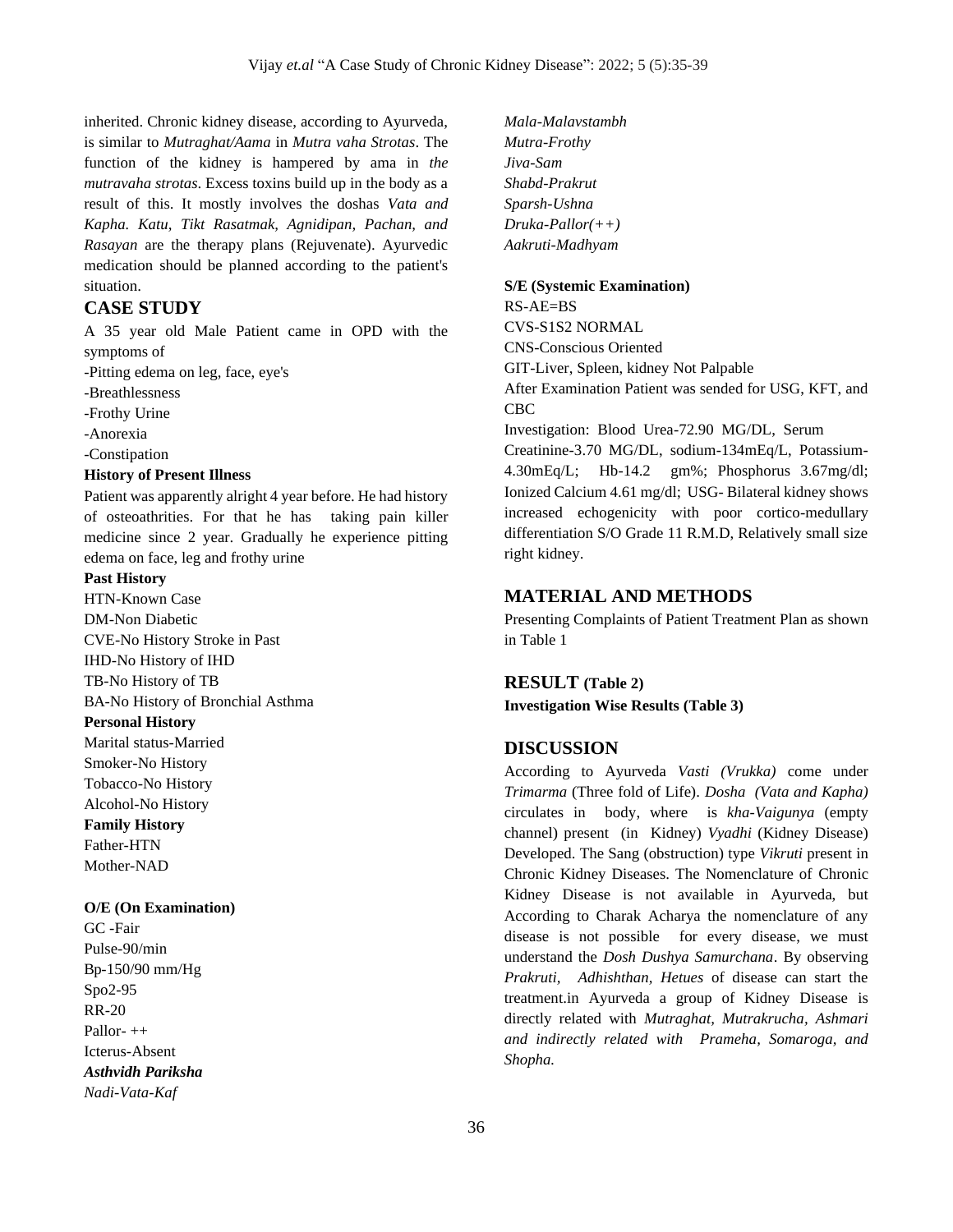#### **Action of Medicine**

#### 1) *Punarnava Mandur*

*Punarnava (Boerhaavia diffusa), Trivrit (Operculina turpethum), Shunti (Zingiber officinalis), Maricha (Piper Nigraum), Pippali (Piper longum), Vidanga (Embeliaribes), Daru (Himalayancedar(bark), Cedrusdeodara), Chitraka (Plumbagozeylanica), Kushta (Saussurea lappa), Haridra(Curcuma longa), DaruHaridra (Berberis aristata), Haritaki(Terminalia chebula), Bibhitaki (Terminalia bellirica), Amalaki (Emblica officinalis), Danti (Baliospermum montanum), Chavya (Piper chaba), Kutaj(Holarrhena antidysenterica), Pippali (Piper longum, Pippalimoola Long pepper root Piper longum, Musta(Cyperus rotundus), Mandur Bhasma, Gomutra.* 

*Punarnva mandure* is useful for iron deficiency and formation of red blood cells. It act as *mutral*(Diuretic). *Punarnava* as name suggests regenerate the tissue and cell. 2) *Vrukkadoshantak Vati*

*Vrukkadoshantak Vati* is a medicine to treat kidney problems such as stones, renal colic, retention of urine, burning urination etc. It is also beneficial in chronic renal failure. *Vrukkadoshantak Vati*, is prepared from medicinal herbs which have diuretic and anti-urolithic action. *Chandanadi Vati, Gokshuradi Guggal, RaswantiTriphala GuggalHajrat, Berpisthi, Kankol, MirchKakdi, Beej Nimali Shwet Parpati, Mulichhar, Shilajeet, Mutra Kruchhantak Ras, Prawal Pishthi, Udamber Ghan, Jasad Bhasma.*

#### 3) *Ark Punarnava*

*Punarnava Ark* is an ayurvedic medicine that is primarily used for the treatment of Diabetes. Secondary and off-label uses of *Punarnava Ark* have also been mentioned below. The key ingredients of *Punarnava Ark are Punarnava.* The properties of which have been shared below. The correct dosage of *Punarnava Ark* depends on the patient's age, gender, and medical history. This information has been provided in detail in the dosage section.

#### 4) *Ark makoe*

*Ark Makoe (also known as Kakamachi Ark*) is a Unani Medicine prepared with distillation method from Solanum Nigrum plant. It is used for the diseases of abdominal organs including stomach, intestine, liver, and spleen. It has hepatoprotective action. Generally, it is given in combination with *Ark [Kasni](https://www.ayurtimes.com/arq-kasni-chicory-distillate/)* in liver disorders for reducing hepatic inflammation and jaundice.

### **CONCLUSION**

Although the Nomenclature of Chronic Kidney Disease is not available in Ayurveda but the Ayurvedic Medicine show remarkable effect in the kidney diseases. *Punarnava Mandur, Vrukkadoshantak Vati, Ark Punarnava, Ark makoe* through their pharmacological action helps in the restoration of kidney functions So, it can be concluded that the condition of the patients was markedly improved according to the symptoms with this medicines.

# **Acknowledgements:- Nil Conflict of Interest – None Source of Finance & Support - Nil**

### **ORCID**

*Vijay Vaishnay D*, <https://orcid.org/> 0000-0001-8061-3357

### **REFERENCES**

1.Tripathi R Charak Samhita Chaukhamba Sanskrit pratishthan, Delhi, Sutrasthan, 2003; 281: 18-46,47.

2. Tripathi R Charak Samhita Chaukhamba Sanskrit Pratishthan, Delhi, Chikitsasthan, 2003; 407: 16-93.

3. Tripathi R Charak Samhita Chaukhamba Sanskrit Pratishthan, Delhi, Chikitsasthan, 2003; 622: 26-3.

4. Tripathi R Charak Samhita Chaukhamba Sanskrit Pratishthan, Delhi, Siddhisthan, 2003; 946,9-5,7.

5.Shastri AD, Sushruta Samhita edited by Anantram Sharma volume-2 Chaukhamba Sanskrit Samsthan Varanasi, 2006; 54: 12,4-31.

6. Shastri AD, Sushruta Samhita edited by Anantram Sharma volume-1, Chaukhamba Sanskrit Samsthan Varanasi, 2006; 485: 12,3-18,22.

7.Tripathi B, Shrimad Vagbhat, Ashtang Hrudaya Chaukhamba Sanskrit Pratishthan Delhi, Sutrasthan, 2015; 199: 15-16.

8.Tiwari M, Nephroprotective role of NEERI-KFT (a polyherbal formulation) against gentamicin induced nephrotoxicity in experimental rat model: a pre-clinical study EJPMR, 2016; 3(8): 410-417.

**How to cite this article:** Vaishnav V, Ameta T, Sharma PD, Sharma DK, Deepa "A Case Study of Chronic Kidney Disease" IRJAY.[online]2022;5(5);35-39. Available from: [https://irjay.com](https://irjay.com/) DOI link- https://doi.org/10.47223/IRJAY.2022.5506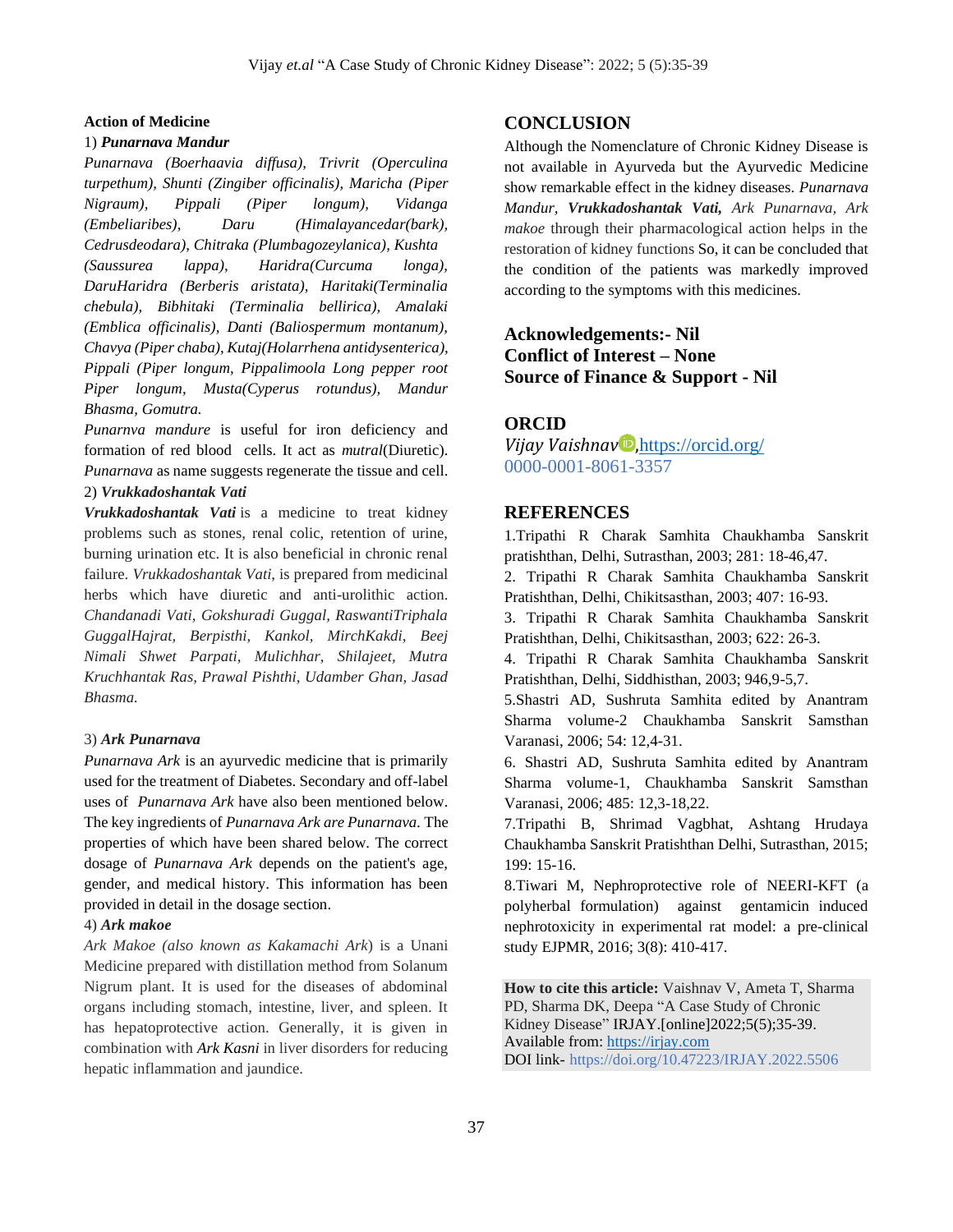#### **Table 1 Shows Ingredients of Drugs**

| Sr.No | Name Of Drug         | Dose Of Drug    | Kala       | Frequency   |
|-------|----------------------|-----------------|------------|-------------|
|       | Punarnava Mandur     | 2 tab.          | After Food | Twice a day |
|       | Vrukkadoshantak Vati | $2$ tab.        | After Food | Twice a day |
|       | Ark Punarnava        | $10 \text{ ml}$ | After Food | Twice a day |
|       | Ark Makoe            | $10 \text{ mi}$ | After Food | Twice a day |

#### **Table 2 Shows Symptoms Wise Results**

| Sr.No | <b>Symptoms Before</b> | <b>First Follow</b> | <b>Second Follow</b> | <b>Third Follow</b> | <b>Fourth Follow</b> |
|-------|------------------------|---------------------|----------------------|---------------------|----------------------|
|       | <b>Treatment</b>       | Up                  | Up                   | Up                  | Up                   |
|       | Pitting Edema On       | $+++$               | $++$                 | $++$                |                      |
|       | Face, Eyes, Leg        |                     |                      |                     |                      |
|       | <b>Breathlessness</b>  | $+++$               | $^{++}$              |                     | -                    |
|       | Frothy Urine           | $++$                | $++$                 |                     |                      |
|       | Anorexia               | $++$                | $++$                 | $^{++}$             |                      |
|       | Constipation           | $+++$               | $++$                 | $^{++}$             |                      |

#### **Table 3 Investigation Wise Results**

| Sr.No          | Investigation            | <b>Before Treatment</b> | <b>After Treatment</b> |
|----------------|--------------------------|-------------------------|------------------------|
|                |                          |                         |                        |
|                | $HB (gm\%)$              | 14.2                    | 14.3                   |
| 2              | Blood Urea (mg/dl)       | 85                      | 50                     |
| 3              | Serum Creatinine (mg/dl) | 3.16                    | 2.99                   |
| $\overline{4}$ | $S.$ Sodium $(mEq/L)$    | 140                     | 134                    |
|                | S.Potassium(mEq/L)       | 4.3                     | 4.3                    |
| 6              | Albumin                  | 3.85                    | 3.25                   |

| PATIENT NAME:                               |                       | PATIENT ID: 110122-006 |          |
|---------------------------------------------|-----------------------|------------------------|----------|
| <b>AGE/SEX</b><br>: $35$ Years /M           |                       | RECEIVED : 11-Jan-22   | 03:19 PM |
| <b>REFERRING DR</b><br>: DR VIKAS KHANDELIA | MD, DM (NEPHROLOGY)   | PRINT TIME: 11-Jan-22  | 04:41 PM |
| <b>TEST PERFORMED</b>                       | <b>VALUE OBSERVED</b> | <b>REFERENCE RANGE</b> |          |
|                                             | <b>BIOCHEMISTRY</b>   |                        |          |
| <b>SODIUM</b>                               | 140.0 mEg/L           | 136.00 - 145.00        |          |
| <b>POTASSIUM</b>                            | $4.3$ mEq/L           | $3.50 - 5.00$          |          |
| <b>IONIZED CALCIUM</b>                      | 4.46 mg/dl            | 4.40-5.40 mg/dL        |          |
| <b>BLOOD SUGAR RANDOM</b>                   | 82.8 mg/dl            | $70 - 130$             |          |
| <b>BLOOD UREA</b>                           | 83.0 mg/dl            | 16-50                  |          |
| <b>CREATININE</b>                           | 3.16 mg/dl            | $0.6 - 1.20$           |          |
| GFR, Estimated                              | 24 ml/min/1.73m2      | >90                    |          |
| $N_{\rm SM}$                                |                       |                        |          |

Not .<br>1 eGFR calculated using the 2009 CKD-EPI creatinine equation and GFR category reported as per KDIGO<br>guideline 2012

2. In patients, with eGFRcreat bettween 45-59 ml/min/1.73 m2 and without any marker of Kidney damage, it is<br>recommended to measure eGFR with cystatin C for confirmation of CKD.

**Before Treatment**